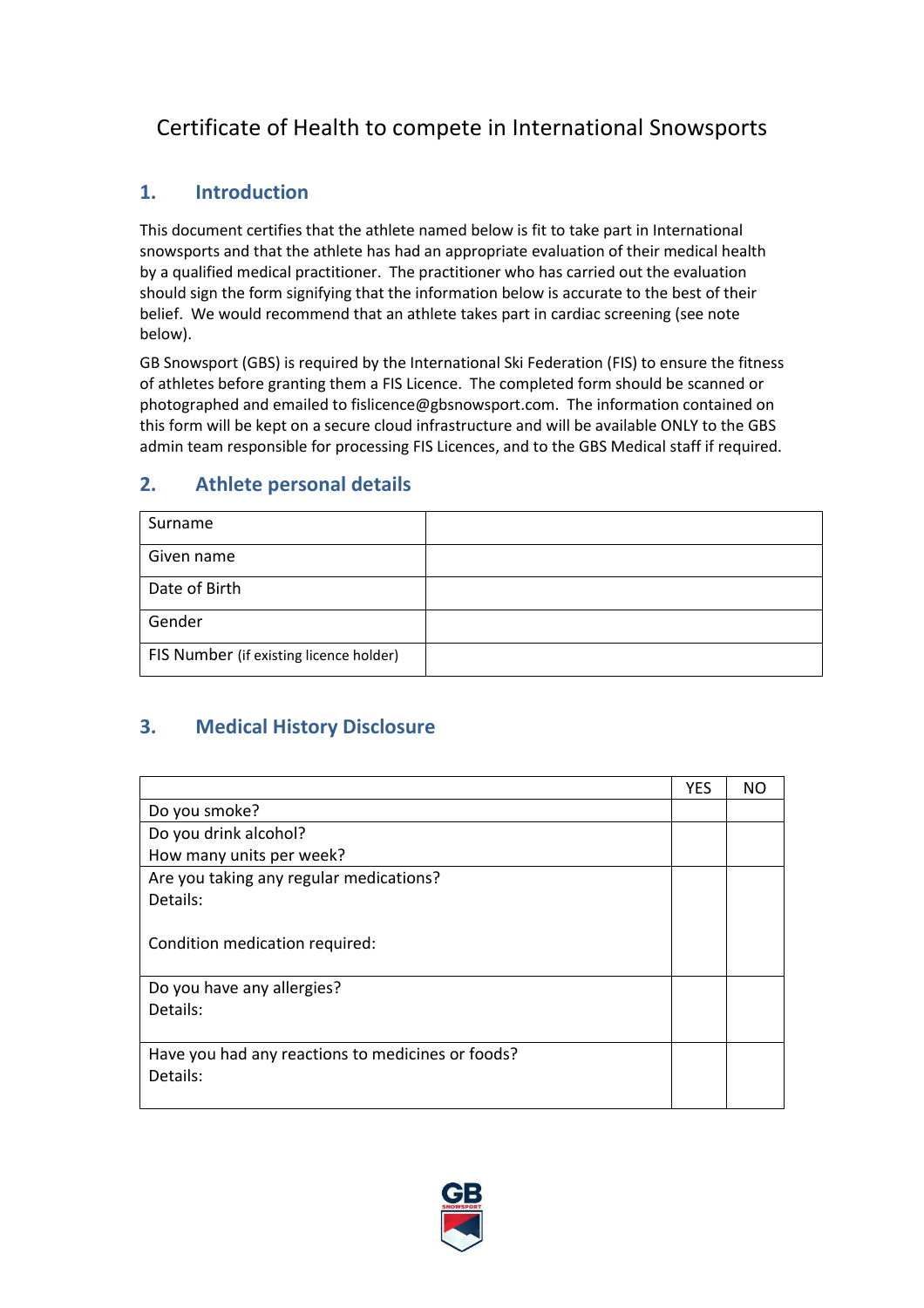|                                                                       | <b>YES</b> | <b>NO</b> |
|-----------------------------------------------------------------------|------------|-----------|
| Prescription glasses? Eye or visual problems?                         |            |           |
| Colourblindness?                                                      |            |           |
| Have you suffered from serious concussions?                           |            |           |
| If Yes, please give dates/details:                                    |            |           |
|                                                                       |            |           |
| Have you suffered from any of the following conditions:               |            |           |
| Giddiness or loss of balance?                                         |            |           |
| Fainting or blackouts?                                                |            |           |
| Convulsions, fits or epilepsy?                                        |            |           |
| Severe depression?                                                    |            |           |
| Mental illness?                                                       |            |           |
| Abnormal blood test?                                                  |            |           |
| <b>High Blood Pressure</b>                                            |            |           |
| Have you had an ECG (heart tracing)? Any cardiac screening?           |            |           |
| Is there any history of sudden death in the family that may have been |            |           |
| cardiac related?                                                      |            |           |
| Have you ever had discomfort in your chest with exertion?             |            |           |
| Do you get shortness of breath on exertion?                           |            |           |
| Have you been diagnosed with Asthma?                                  |            |           |
| If yes, what medications do you take?                                 |            |           |
|                                                                       |            |           |
| Have you suffered from any of the following conditions:               |            |           |
| Pneumothorax?                                                         |            |           |
| Joint/bone injury?                                                    |            |           |
| Back pain/injury?                                                     |            |           |
| Foot pain or abnormality?                                             |            |           |
| Diabetes?                                                             |            |           |
| Blood disease or bleeding problem?                                    |            |           |
| Please list any Surgical Operations you have undergone?               |            |           |
| Details:                                                              |            |           |
| Are you awaiting any test results, follow-up consultations, treatment |            |           |
| or investigations?                                                    |            |           |
| Have you ever been diagnosed with cancer?                             |            |           |
| Details:                                                              |            |           |
| Are you currently under the care of a consultant, GP, or other health |            |           |
| professional?                                                         |            |           |

I certify that this information is true to the best of my knowledge, and I hereby give Dr \_\_\_\_\_\_\_\_\_\_\_\_\_\_\_ permission to give medical opinion as to my fitness (or temporary or permanent) unfitness to participate in snowsports. I also authorise him/her to obtain or supply medical information regarding me to other doctors as may be necessary for medical purposes in my personal interest.

I understand that I must notify GBS immediately if any of these details change.

Signed:\_\_\_\_\_\_\_\_\_\_\_\_\_\_\_\_\_\_\_\_\_\_\_\_\_\_\_\_\_\_\_\_\_\_\_\_\_\_ Date:\_\_\_\_\_\_\_\_\_\_\_\_\_\_\_\_\_\_\_

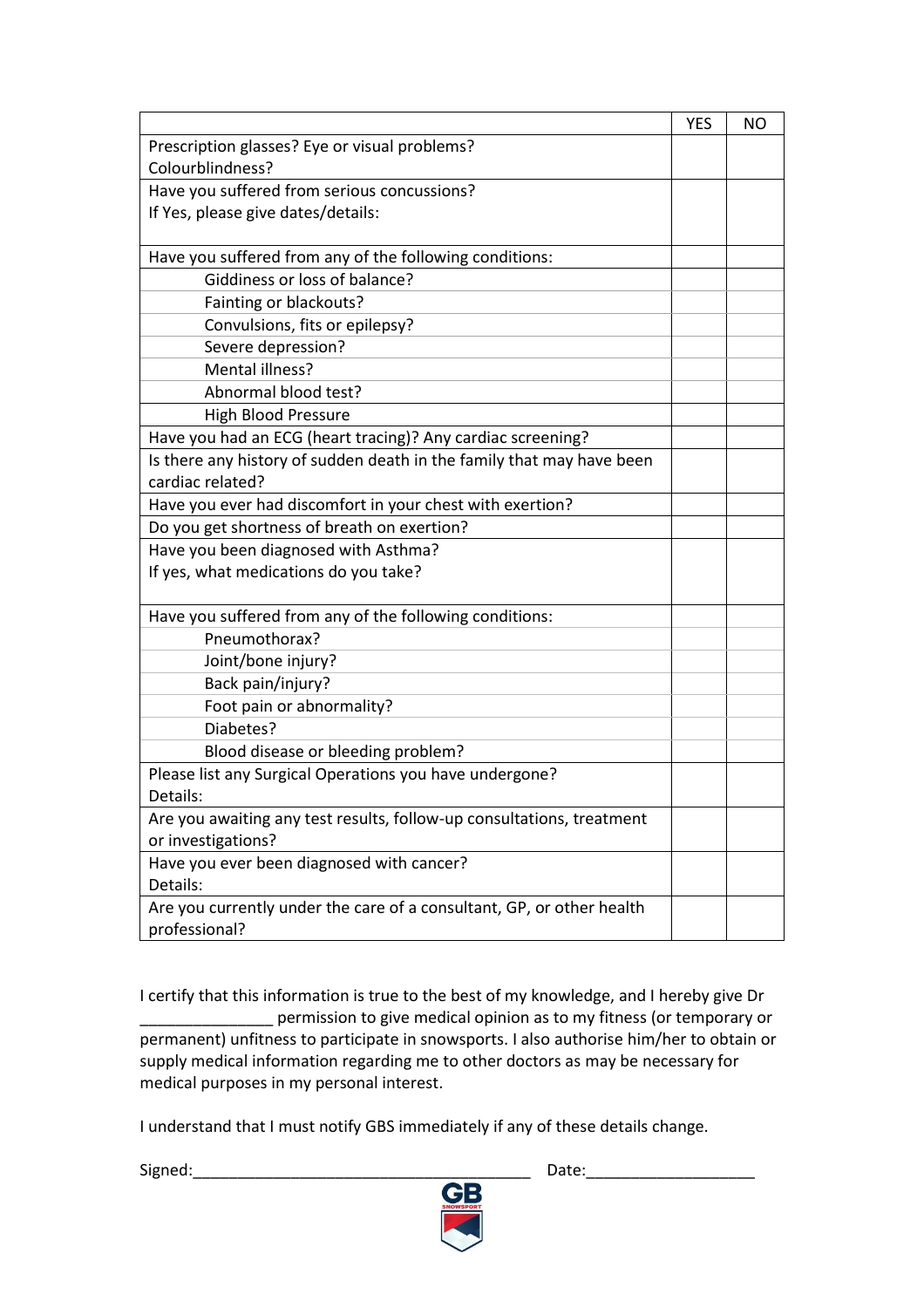#### Medical Examination:

| Height:                                                                                                        |  |  |
|----------------------------------------------------------------------------------------------------------------|--|--|
| Weight:                                                                                                        |  |  |
| Blood pressure:                                                                                                |  |  |
| Pulse:                                                                                                         |  |  |
| Urinalysis: Protein: Glucose: Charles Communist Communist Communist Communist Communist Communist Communist Co |  |  |
|                                                                                                                |  |  |
| CXR result (N/A unless clinically indicated or advised):                                                       |  |  |
| Spine (scoliosis/kyphosis): _____________                                                                      |  |  |
|                                                                                                                |  |  |

Results of ECG:

NB Subsidised ECG screening is available for all young people (14 to 35) through the CRY charity. <http://www.c-r-y.org.uk/cardiac-screening/>

*It is not expected that Medical Practitioners will conduct an ECG examination as part of this routine health check, although all licensed athletes are advised that they should undergo ECG testing.*